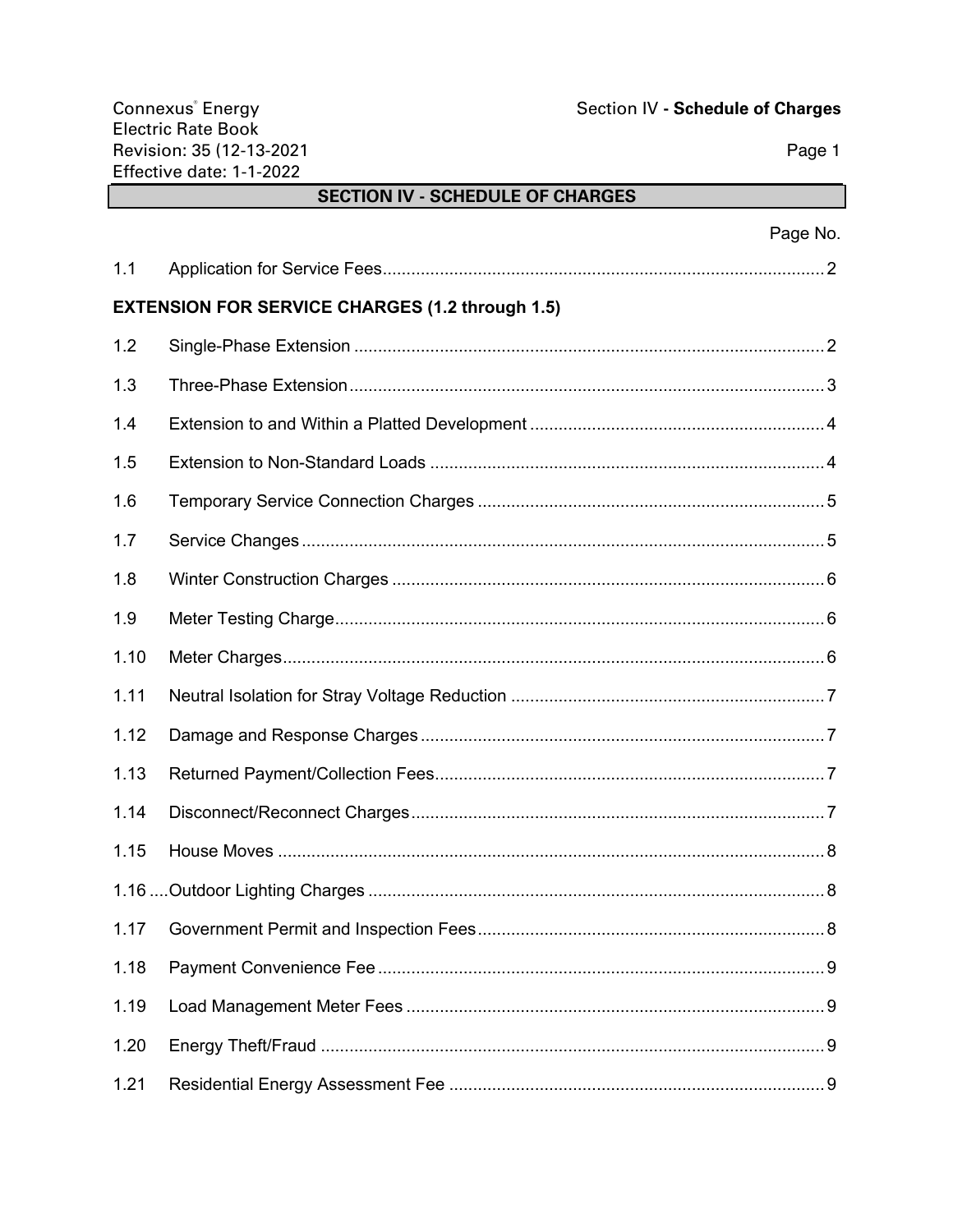| Connexus <sup>®</sup> Energy | Section IV - Schedule of Charges |
|------------------------------|----------------------------------|
| <b>Electric Rate Book</b>    |                                  |
| Revision: 35 (12-13-2021)    | Page 2                           |
| Effective date: 1-1-2022     |                                  |

### **SECTION IV - SCHEDULE OF CHARGES**

Many of the charges listed below refer to "engineering estimate", which is defined as an estimate of the full cost of the labor, overhead, and material used. For temporary work, only labor, overhead, and non-recoverable material will be charged.

The routing, design, and construction of the Cooperative's line shall be accomplished in the most economical and practical manner with consideration given to future expansion. If a member or unit of government desires construction, which involves unnecessary expense on the part of the Cooperative, the expenses shall be paid by the applicant in the form of a contribution of aid-to-construction.

## 1.1 **APPLICATION FOR SERVICE FEES**

Service Processing Charge..................................................\$ 15

### **EXTENSION OF SERVICE CHARGES** - *Sections 1.2 through 1.5*

Cooperative shall require members requesting to extend electric facilities to make a nonrefundable contribution of aid-to-construction payment according to the following:

### 1.2 **SINGLE-PHASE EXTENSION** (overhead or underground):

|  | A. New Building Connects                                    |  |
|--|-------------------------------------------------------------|--|
|  |                                                             |  |
|  | Service Fee                                                 |  |
|  | Closest corner from lot feed point and meter located within |  |
|  |                                                             |  |
|  | Distance Fee Adder                                          |  |
|  |                                                             |  |
|  |                                                             |  |
|  |                                                             |  |
|  |                                                             |  |
|  | B. Designed Jobs - Lot Feed Point                           |  |
|  |                                                             |  |
|  | Service Fee                                                 |  |
|  | Closest corner from lot feed point and meter located within |  |
|  |                                                             |  |
|  | Cable Fee                                                   |  |
|  | 0 to 200 feet from lot feed point\$ 0 per foot              |  |
|  | Excess over 200 up to 850 feet\$ 9.00 per foot              |  |
|  | Excess over 850 up to 1500 feet\$ 5.50 per foot             |  |
|  |                                                             |  |
|  | Distance Fee Adder                                          |  |
|  |                                                             |  |
|  |                                                             |  |
|  |                                                             |  |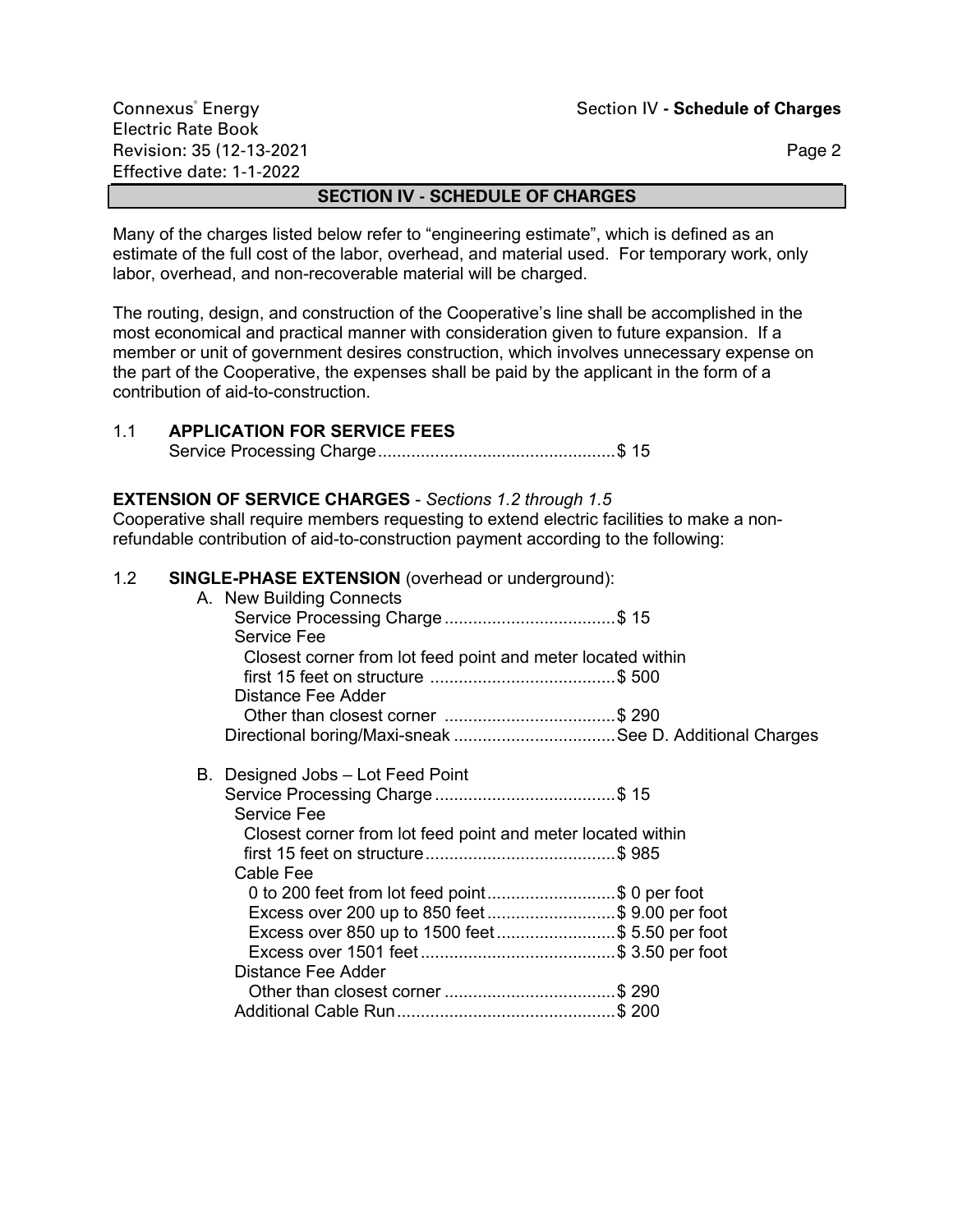## **SECTION IV - SCHEDULE OF CHARGES**

|     | C. Designed Jobs - No Lot Feed Point<br>Cable Fee<br>0 to 200 feet from lot feed point\$ 0 per foot<br>Excess over 200 up to 850 feet\$ 9.00 per foot<br>Excess over 850 up to 1500 feet\$ 5.50 per foot<br>Cable fee<br>0 to 300 feet to get to the lot/property line \$ 0 per foot                                                                                                                                                                                                                                                                                                   |
|-----|----------------------------------------------------------------------------------------------------------------------------------------------------------------------------------------------------------------------------------------------------------------------------------------------------------------------------------------------------------------------------------------------------------------------------------------------------------------------------------------------------------------------------------------------------------------------------------------|
|     |                                                                                                                                                                                                                                                                                                                                                                                                                                                                                                                                                                                        |
|     | D. Additional Charges<br>Directional boring (30 feet or less)\$ 260<br>Directional boring (31 – 60 feet) \$ 515<br>Directional boring (over 60 feet) \$ 10.30 per foot (entire run)                                                                                                                                                                                                                                                                                                                                                                                                    |
|     | Note:<br>All service routes must have a minimum of 10 feet wide clearance or<br>$\bullet$<br>directional boring may be used and additional charges may apply.<br>Cooperative reserves the right to assess additional charges at 100% of<br>the estimated or actual cost for unique or special requests.<br>If the construction deviates from the original estimated design due to the<br>$\bullet$<br>member, additional charges may be assessed.<br>Additional engineering fees may be assessed for requested design<br>$\bullet$<br>changes after the initial site visit and design. |
| 1.3 | THREE-PHASE EXTENSION (overhead or underground):                                                                                                                                                                                                                                                                                                                                                                                                                                                                                                                                       |

| Cable Fee                                         |  |
|---------------------------------------------------|--|
| 0 to 200 feet from connection point \$ 0 per foot |  |
|                                                   |  |
|                                                   |  |
| Connection Cabinet Cable Fee (per run)\$260       |  |
|                                                   |  |
|                                                   |  |
| <b>B.</b> Additional Charges                      |  |
| Directional boring (30 feet or less)\$ 260        |  |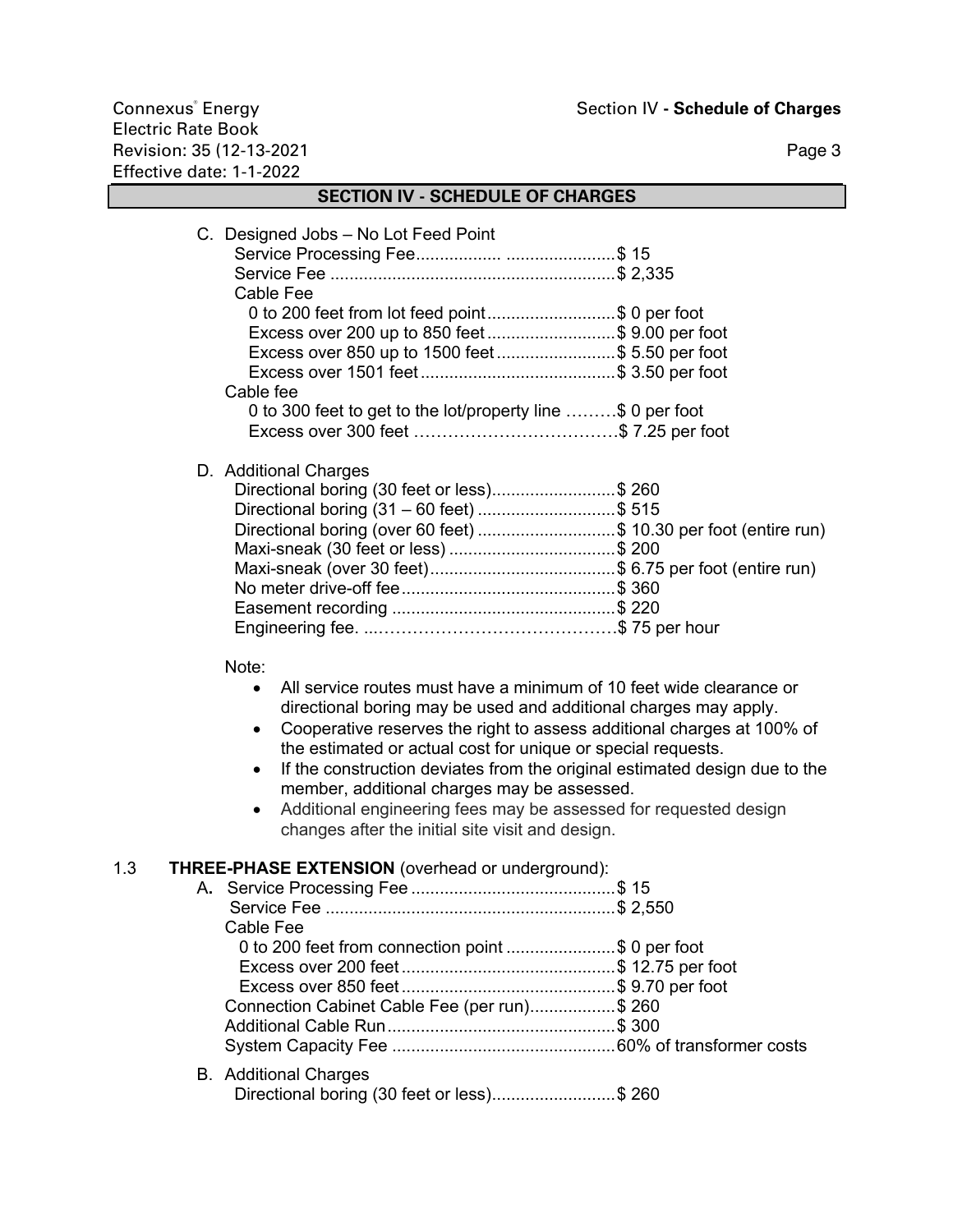### **SECTION IV - SCHEDULE OF CHARGES**

| Directional boring (31 – 60 feet) \$ 515                         |  |
|------------------------------------------------------------------|--|
| Directional boring (over 60 feet) \$ 10.30 per foot (entire run) |  |
|                                                                  |  |
|                                                                  |  |
|                                                                  |  |
|                                                                  |  |
|                                                                  |  |

### Note:

- Cooperative reserves the right to assess additional charges at 100% of the estimated or actual cost for unique or special requests.
- If the construction deviates from the original estimated design due to the member, additional charges may be assessed.
- Additional engineering fees may be assessed for requested design changes after the initial site visit and design.

### 1.4 **EXTENSION TO AND WITHIN A PLATTED DEVELOPMENT**

|    | A. Single-Phase                                       |  |
|----|-------------------------------------------------------|--|
|    | 1. Urban Development (Public Sewer and Water)         |  |
|    |                                                       |  |
|    | Cable Fee                                             |  |
|    | 0 to 125 feet per lot average No Charge               |  |
|    | Excess over 125 feet per lot average \$ 7.25 per foot |  |
|    | If loop construction is needed\$ 3.60 per foot        |  |
| 2. | Rural Development (No Public Sewer or Water)          |  |
|    |                                                       |  |
|    | Cable Fee                                             |  |
|    | 0 to 300 feet per lot average No Charge               |  |
|    | Excess over 300 feet per lot average\$ 7.25 per foot  |  |
|    | If loop construction is needed\$ 3.60 per foot        |  |
|    |                                                       |  |
|    | <b>B.</b> Three-Phase                                 |  |
|    | 1. Urban Development (Public Sewer and Water)         |  |
|    |                                                       |  |
|    | Cable Fee                                             |  |
|    | 0 to 600 feet per lot average No Charge               |  |
|    | Excess over 600 feet per lot average\$ 9.70 per foot  |  |
| 2. | Rural Development (No Public Sewer and Water)         |  |
|    |                                                       |  |
|    | Cable Fee                                             |  |
|    | 0 to 600 feet per lot average No Charge               |  |
|    | Excess over 600 feet per lot average \$ 9.70 per foot |  |
|    |                                                       |  |

Note: Cooperative reserves the right to assess additional charges at 100% of the estimated or actual cost for unique or special requests.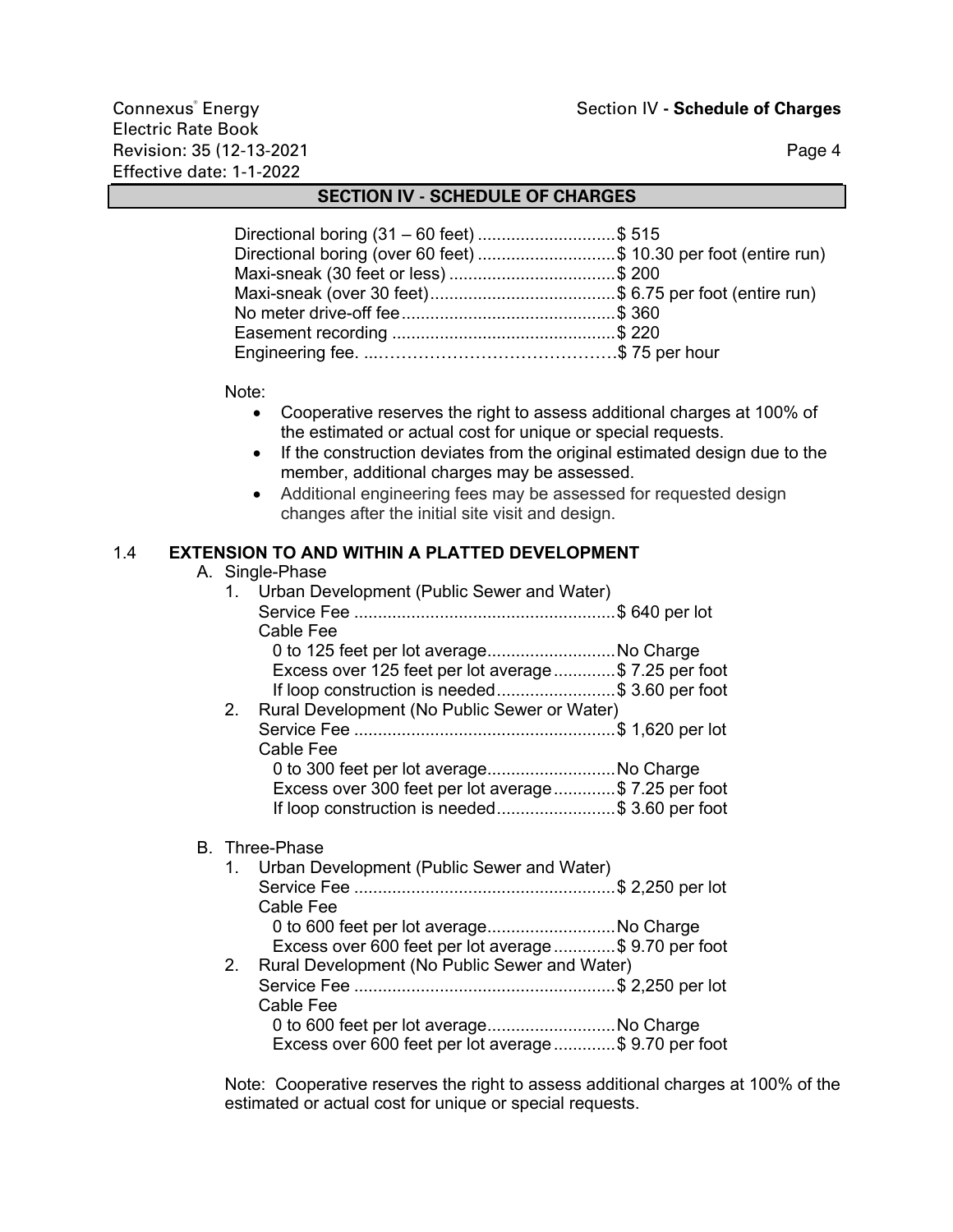### **SECTION IV - SCHEDULE OF CHARGES**

### 1.5 **EXTENSION TO NON-STANDARD LOADS**

The member may be billed 100% of the estimated cost of the project.

Note: If the construction deviates from the original estimated design due to the member, additional charges may be assessed.

### 1.6. **TEMPORARY SERVICE CONNECTION CHARGES**

- 1. Connection Charge.......................................\$ 340
- 2. Additional fees may be charged for the non-recoverable costs for transformer installation and line extensions.

### 1.7. **SERVICE CHANGES**

- A. Overhead to Underground Conversion
	- 1. Single-Phase
		- a. Trencher
			- i) Service Fee ............................\$ 1,470 (last pole to house)
			- ii) Additional Footage ................\$ 9.00 per foot
			- iii) Transformer Fee.....................Incremental Cost

### b. Minimal Impact to Landscaping

- i) Directional boring (30 feet or less)...................................\$ 260
- ii) Directional boring
- (31 60 feet).........................\$ 515 iii) Directional boring (over
- 60 feet)..................................\$ 10.30 per foot (entire run)
- iv) Maxi-sneak (30 feet or less)..\$ 200
- v) Maxi-sneak (over 30 feet) .....\$ 6.75 per foot (entire run)

### 2. Three-Phase

- a. Trencher
	- i) Service Fee ...........................\$ 1,470 (per service location)
	- ii) Additional Footage ................\$ 12.75 per foot
	- iii) Transformer Fee.....................Incremental Cost

### b. Minimal Impact to Landscaping

- i) Directional boring (30 feet
- or less)...................................\$ 260 ii) Directional boring
	- (31 60 feet).........................\$ 515
- iii) Directional boring (over 60 feet).......................................\$ 10.30 per foot (entire run)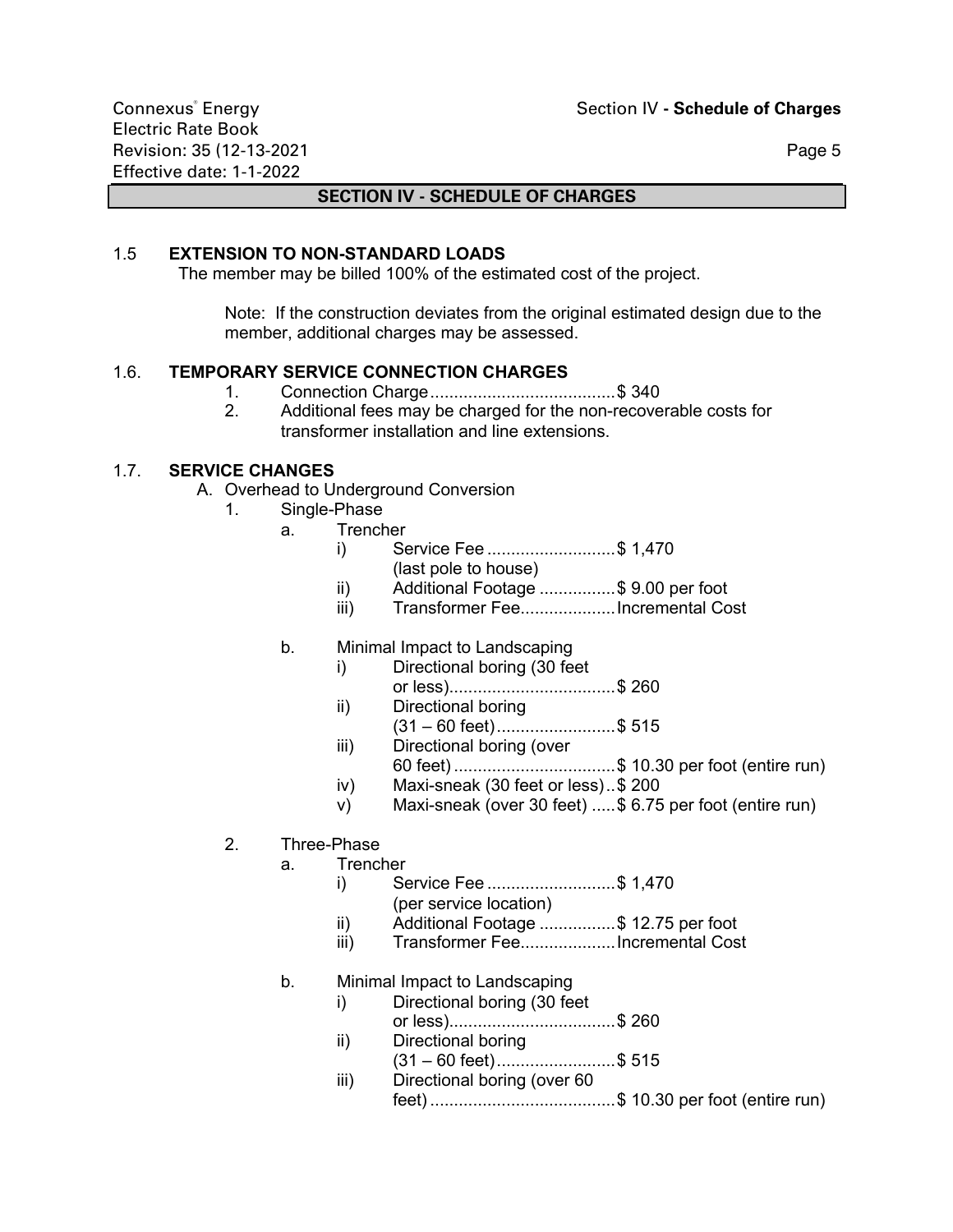## **SECTION IV - SCHEDULE OF CHARGES**

- iv) Maxi-sneak (30 feet or less)..\$ 200
- v) Maxi-sneak (over 30 feet) .....\$ 6.75 per foot (entire run)

|  | B. Overhead Conversion - Single-Phase to Three-Phase |
|--|------------------------------------------------------|
|  |                                                      |
|  |                                                      |
|  |                                                      |
|  |                                                      |

|  | C. Underground Conversion - Single-Phase to Three-Phase |
|--|---------------------------------------------------------|
|  |                                                         |
|  |                                                         |
|  |                                                         |

Consumer to provide transformer pad and guard posts.

\*Note: Cooperative reserves the right to adjust the member charge based on age of plant and/or special conditions or equipment.

D. Service Location Change

| b. Single-Phase Underground Engineering Estimate |  |
|--------------------------------------------------|--|
| c. Three-Phase Underground                       |  |
| Three-Phase Secondary  Engineering Estimate      |  |
| Three-Phase Primary Engineering Estimate         |  |

### 1.8 **WINTER CONSTRUCTION CHARGES** (In addition to standard charges) Subject to start fall of current year. This charge applies to both line footage and road bore footages.

| A. Single-Phase Services                                                                                                                      |  |
|-----------------------------------------------------------------------------------------------------------------------------------------------|--|
| Designed Jobs – Lot Feed Point \$ 525<br>0 to 200 feet from connection point \$ 0 per foot<br>Excess footage over 200 feet \$4.80 per foot    |  |
| Designed Jobs - No Lot Feed Point \$ 840<br>0 to 200 feet from connection point \$ 0 per foot<br>Excess footage over 200 feet \$4.80 per foot |  |

| B. . Three-Phase Services |  |  |
|---------------------------|--|--|
|                           |  |  |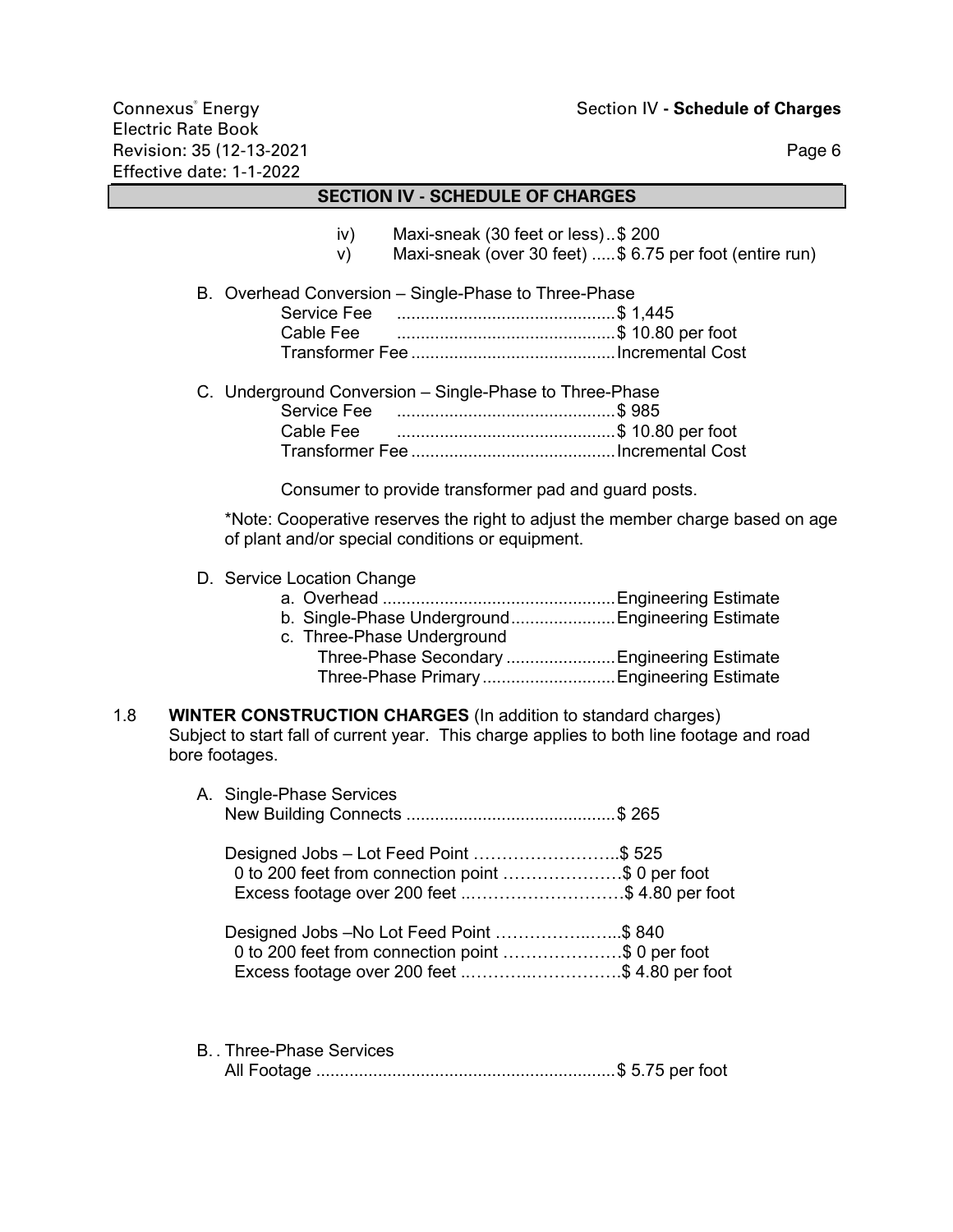### **SECTION IV - SCHEDULE OF CHARGES**

- C. Service Changes and Non-Standard Loads All Footage ...............................................................\$ 4.80 per foot
- D. Plats Primary System and Outdoor Lighting......................Actual Cost

### 1.9 **METER TESTING CHARGE**

Charges for member-requested Meter Testing (fee refunded if meter is out of calibration)

- A. Single-Phase ............................................................\$ 65
- B. Three-Phase .............................................................\$ 75

### 1.10 **METER CHARGES**

- A. Removal of Remote Reading Meter Reading Equipment Associated with Inaccessible Meters ..................................................................................\$ 25
	- B. Charge for Cooperative to Maintain Manual Meter Reading Equipment ................................................................\$ 10/month
	- C. Installation of Manual Meter Reading Equipment ....\$ 50 (one-time fee)
	- D. Unauthorized Cut Seal Replacement Fee ................\$50\*(one-time fee)\* Cooperative reserve the right to waive any and all charges dependent on
	- circumstances surrounding the incident.

## 1.11 **NEUTRAL ISOLATION FOR STRAY VOLTAGE REDUCTION**

- A. Problem is Determined to be Caused by the Cooperative's System......................................................................No Charge
- B. Member Requests Device Even Though Cooperative has Determined that its System is not Causing a Problem: Material.....................................................................Actual Cost Installation ................................................................No Charge

### 1.12 **DAMAGE AND RESPONSE CHARGES**

Member Equipment Trouble Calls

1. Charge for Cooperative Responding to a Trouble Call Request Found not to Involve the Cooperative System or Facilities:

| Residential and Commercial Services Actual Cost not to |               |
|--------------------------------------------------------|---------------|
|                                                        | Exceed \$100* |
| Load Management Services\$60                           |               |
|                                                        |               |
|                                                        |               |

3. Underground Cable Dig-ins ................................Actual Cost\*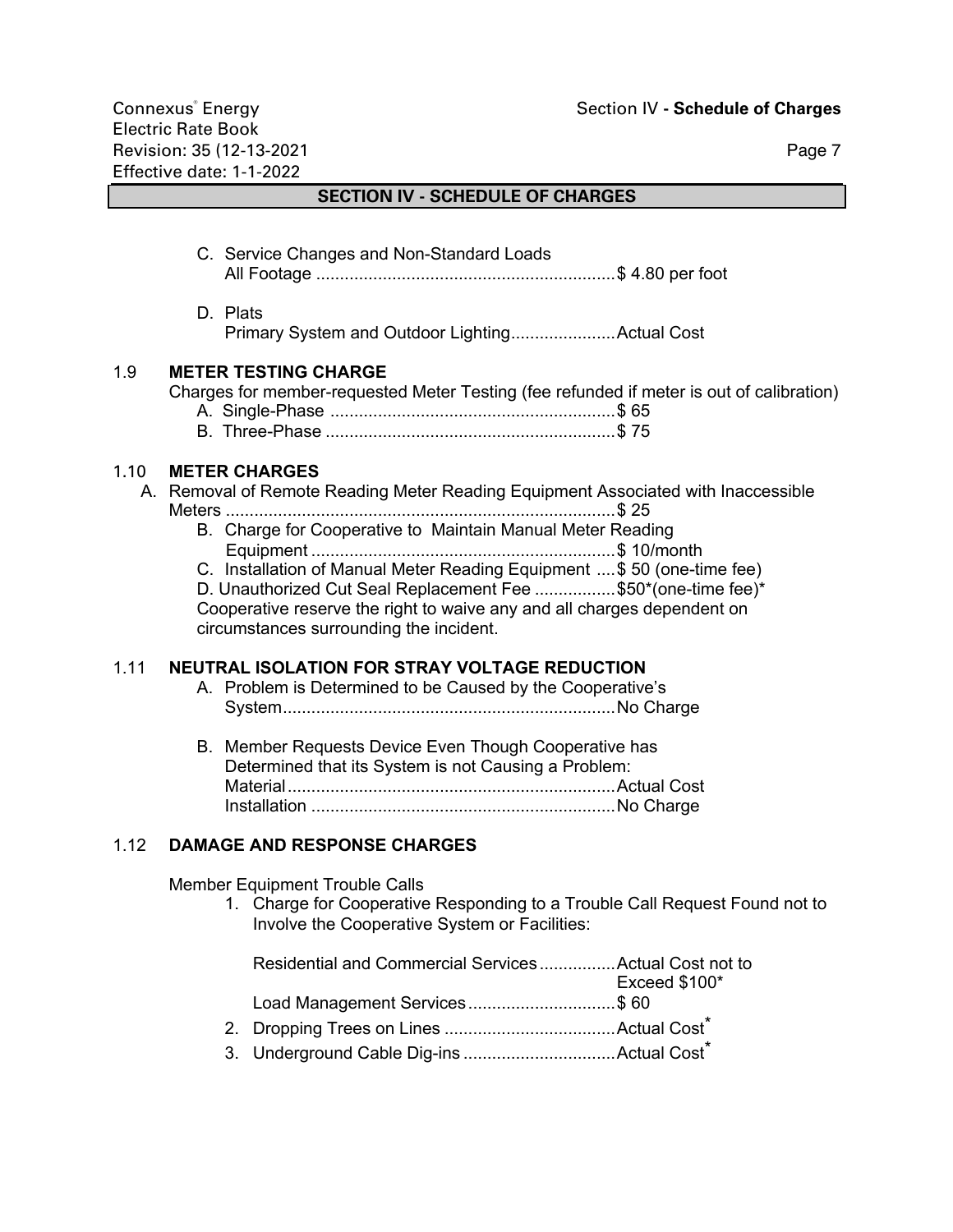## **SECTION IV - SCHEDULE OF CHARGES**

\*Cooperative reserves the right to waive any and all charges dependent on circumstances surrounding the incident.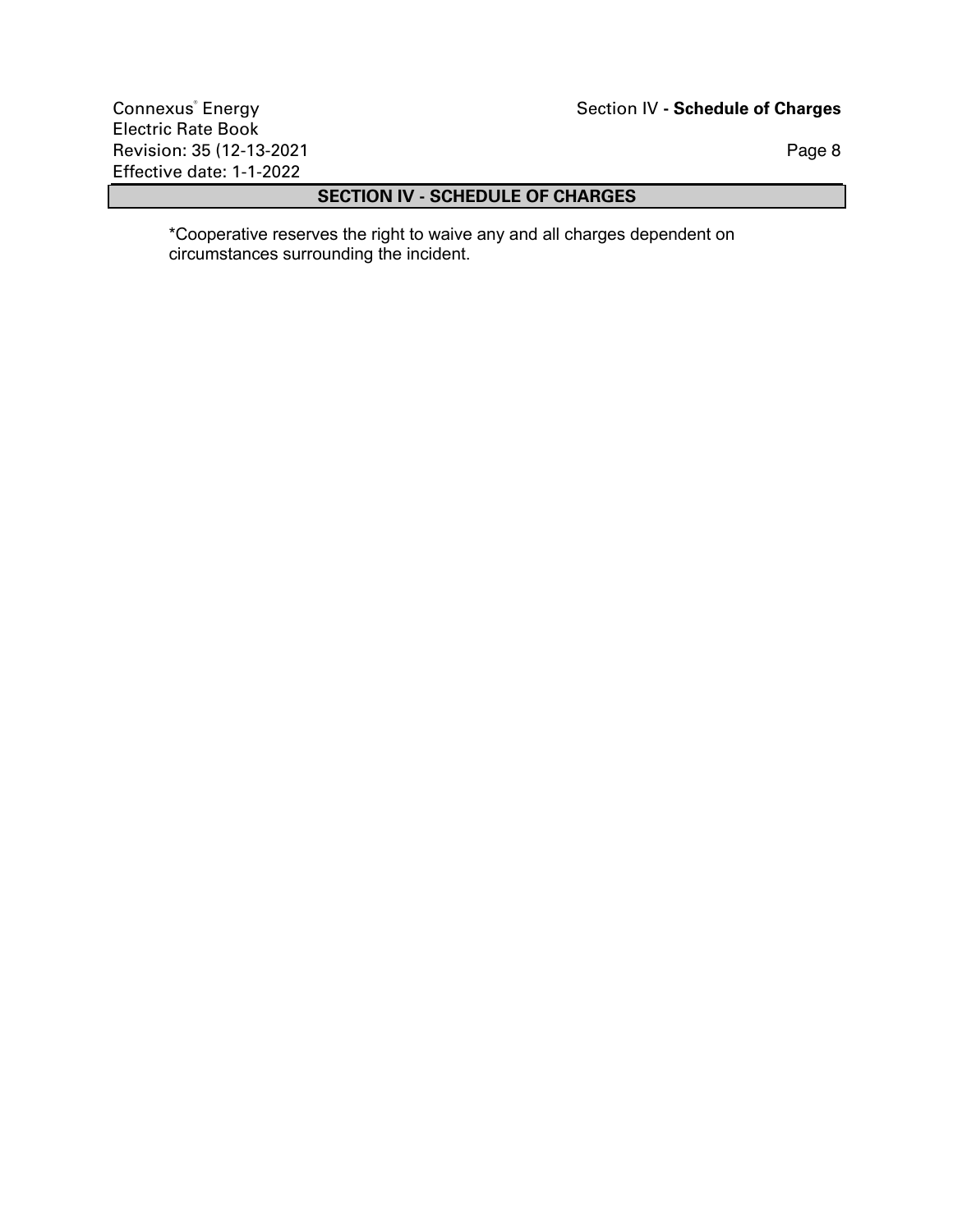### **SECTION IV - SCHEDULE OF CHARGES**

### 1.13 **RETURNED PAYMENT/COLLECTION FEES**

- A. Customer or bank-initiated payment returns (includes payments made via check or electronic channels) Per Transaction: .......................................................Up to maximum allowed
	- per Minnesota Statute 604.113
- B. Delinquent Account Collection Fee When it is Required that an Employee of Cooperative Makes a Trip to Collect a Past Due Bill from a Member....................................\$ 20

### 1.14 **DISCONNECT/RECONNECT CHARGES**

- A. Disconnection of Service for Non-Payment..............\$ 20
- B. Reconnection of Service that was Disconnected by Request of a Member and is to be Reconnected by the Same Member or for Reconnection of a Service that was Disconnected for Non-payment.........................\$ 25
- C. Temporary disconnect and reconnect to allow member to work on de-energized service entrance wiring:
	- 1. During Normal Working Hours..........................No Charge
	- 2. Outside Normal Working Hours ........................\$ 70
- D. Reconnection of service to new member:
	- 1. During Normal Working Hours..........................No Charge
	- 2. Outside Normal Working Hours ........................\$ 25

## 1.15 **HOUSE MOVES**

Charges ....................................................................Actual Cost

### 1.16 **OUTDOOR LIGHTING CHARGES**

- A. Installation Charge....................................................Contact Cooperative
- B. Disconnection of Light ..............................................No Charge
- C. Reconnection of a Disconnected Light .....................\$ 85 If there is more than one light at the same location, the charge of each additional light reconnected will be \$5 instead of \$85.
- D. Moving of Lights
	- 1. Request to change light settings or move existing light on same pole to face another direction.......\$ 110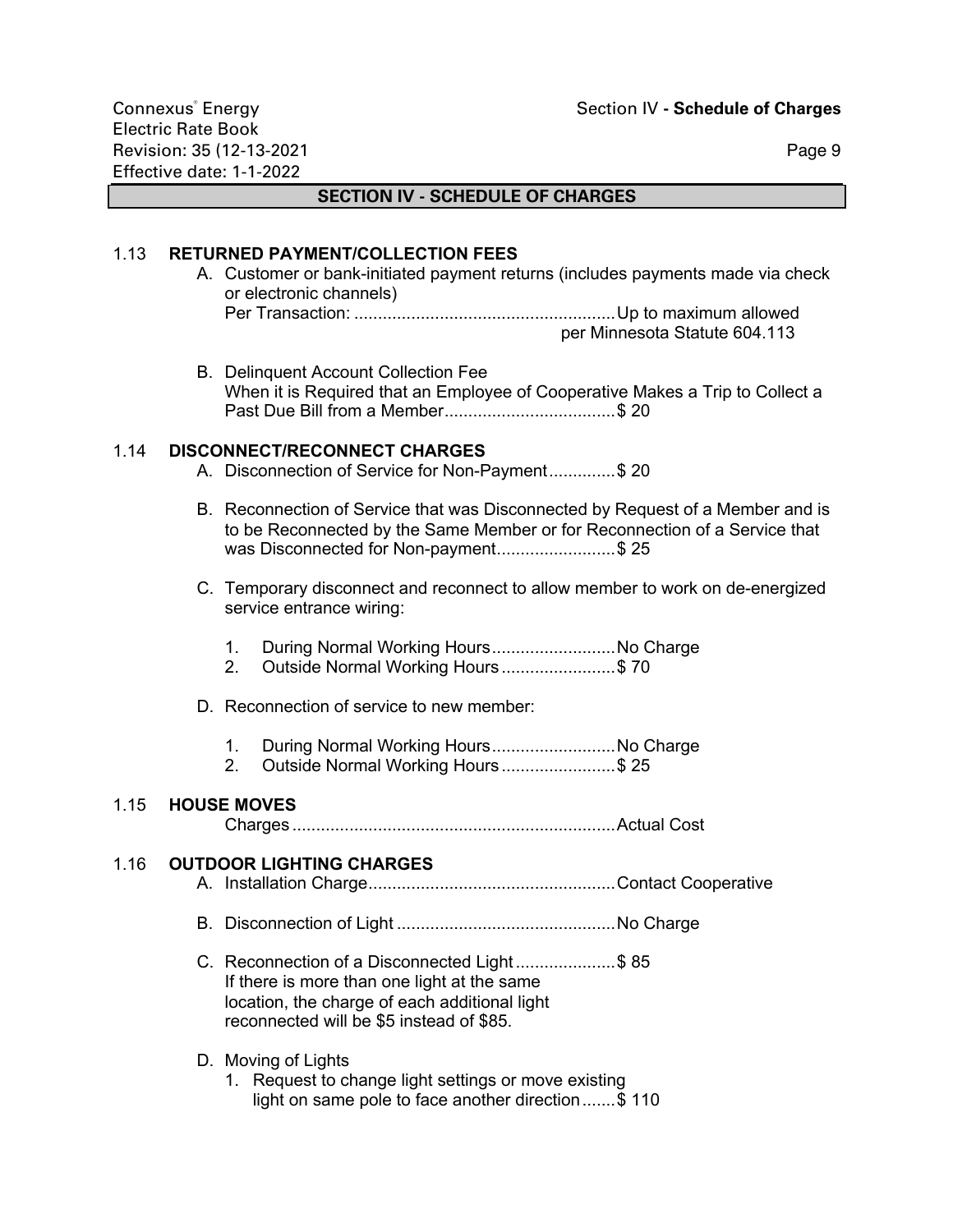# **SECTION IV - SCHEDULE OF CHARGES** 2. Request to move existing light to another pole with 120V attached ........................\$ 160 3. Request to move pole and light to another location ..................................................Engineering Estimate E. Changing Existing High-Pressure Sodium Lights to Light-Emitting Diode Lights: .................................Contact Cooperative 1.17 **GOVERNMENT PERMIT AND INSPECTION FEES** Whenever possible, Cooperative will pass the cost of government permit and inspection fees to the member within the jurisdiction. In the cases of new service or service upgrades, this will be accomplished by collecting the permit fee from the member. Cooperative may also charge an administration fee of \$30 to process these permits. 1.18 **PAYMENT CONVENIENCE FEE** Payments made with a credit/debit card and electronic checks via the web or phone are processed through a third-party vendor. Fees associated with the processing of the transaction are determined by the third-party vendor. i 1.19 **LOAD MANAGEMENT METER FEES** Meter Aid-to-Construction (one-time fee) 1. Controlled Off-Peak Energy Storage ..................\$ 50 2. Interruptible Space Heating ................................\$ 50 3. Metered Cycled A/C............................................\$ 75 4. Controlled Water Heating ...................................\$ 50 5. Air-Source Heat Pump........................................\$ 50 1.20 **ENERGY THEFT/FRAUD** A. Confirmed Cases of Energy Theft or Fraud..............\$ 175 B. Charge to Disconnect Service ..................................\$ 225 C. Charge to Re-Connect Service.................................\$ 225 D. Energy Usage (based on estimated consumption during the period of theft) .........................................Applicable Tariff Rate E. Charge for Replacement of Damaged Equipment....Actual Cost F. Charge for Cooperative to Prevent Further Incidences of Fraud ..................................................Actual Cost G. Unauthorized Meter Entry Fee……….................\$50